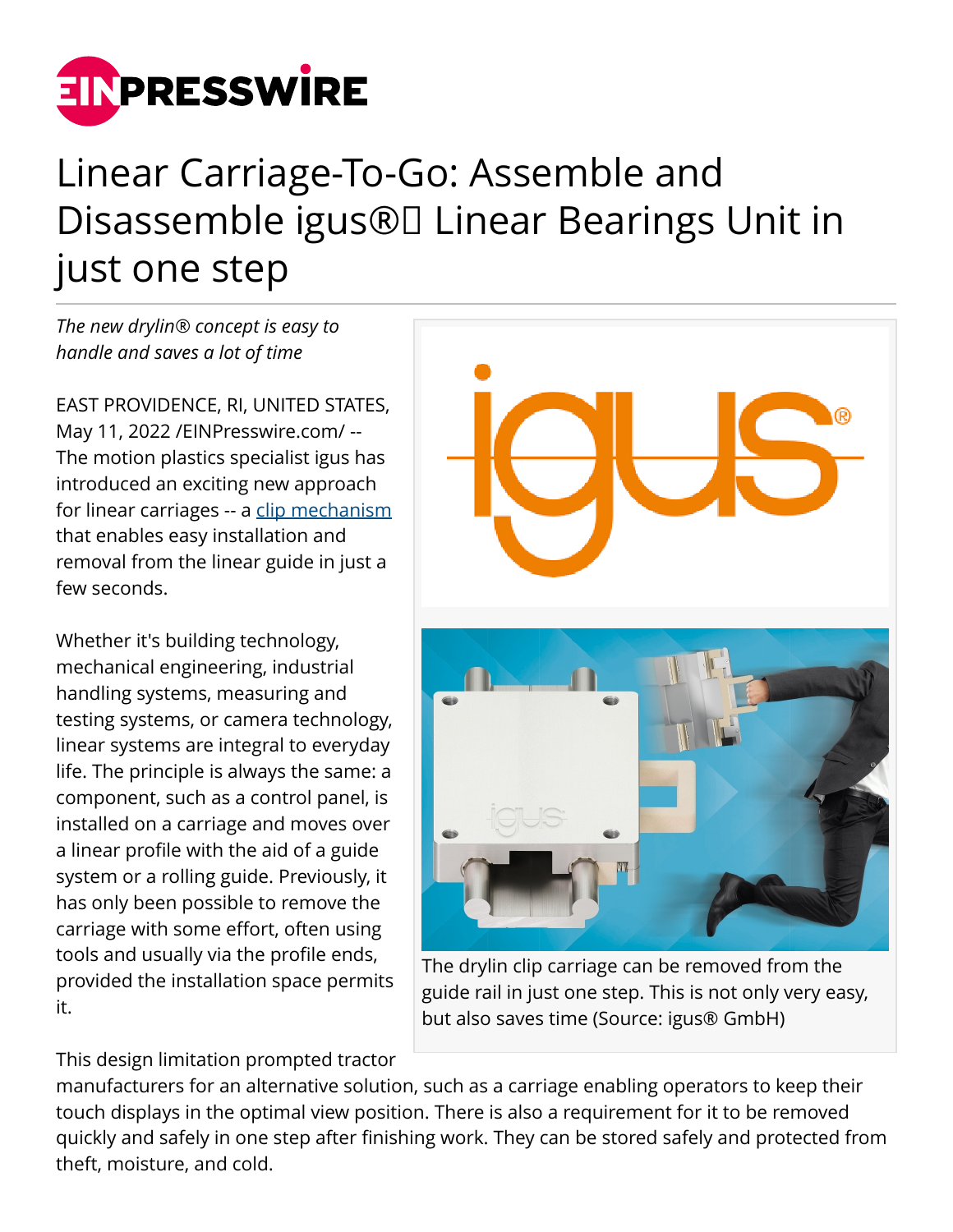"Inspired by this need, we developed the linear "carriage-to-go" as part of a design study - a carriage that can be removed from the linear rail without tools and from any position in just one step," explains Michael Hornung, Product Manager drylin Linear and Drive Technology at igus. "In the field of linear technology, this idea is an innovation that saves time and opens up new areas of application."

Intuitive operability ensures fast installation and removal

The operation of the clip carriage is simple. The carriage moves on a double profile rail via four self-lubricating and maintenance-free high-performance plastic slide bearings. If the user pulls a lever on the underside of the carriage, two bearings open via a spring mechanism. The carriage can now be pivoted off the rail and removed. The installation is just as quick. The user places the carriage on the upper rail and clips it onto the lower rail.

"Operation is so intuitive that installation is reliable and quick," says Hornung.

The first pilot customers are enthusiastic about the new technology. Among these customers are users of camera systems and measuring and testing technology. You can install cameras and evaluation units on linear guides faster than ever. The design study is therefore becoming a product. The market launch is planned for spring 2022.

Clip carriage expands the  $\frac{drylin}{W}$  product range

With the new clip carriage, igus is expanding the drylin W product range. There are currently more than 50 different versions of linear guide carriages, which, in combination with other design elements, allow an almost unlimited number of variants. The essential feature of all models is that they enable high accuracy and smooth operation due to the high-performance plastic used in the plain bearings and that they can be cleaned quickly and thoroughly due to the absence of lubricants.

Learn more about igus drylin linear bearings and slides here: <https://www.igus.com/info/drylin-linear-guides-overview>

## ABOUT IGUS:

igus GmbH develops and produces motion plastics. These self-lubricating, high-performance polymers improve technology and reduce costs wherever things move. In energy supplies, highly flexible cables, plain and linear bearings as well as lead screw technology made of tribopolymers, igus is the worldwide market leader. The family-run company based in Cologne, Germany, is represented in 35 countries and employs 4,900 people across the globe. In 2021, igus generated a turnover of €961 million. Research in the industry's largest test laboratories constantly yields innovations and more security for users. 234,000 articles are available from stock and the service life can be calculated online. In recent years, the company has expanded by